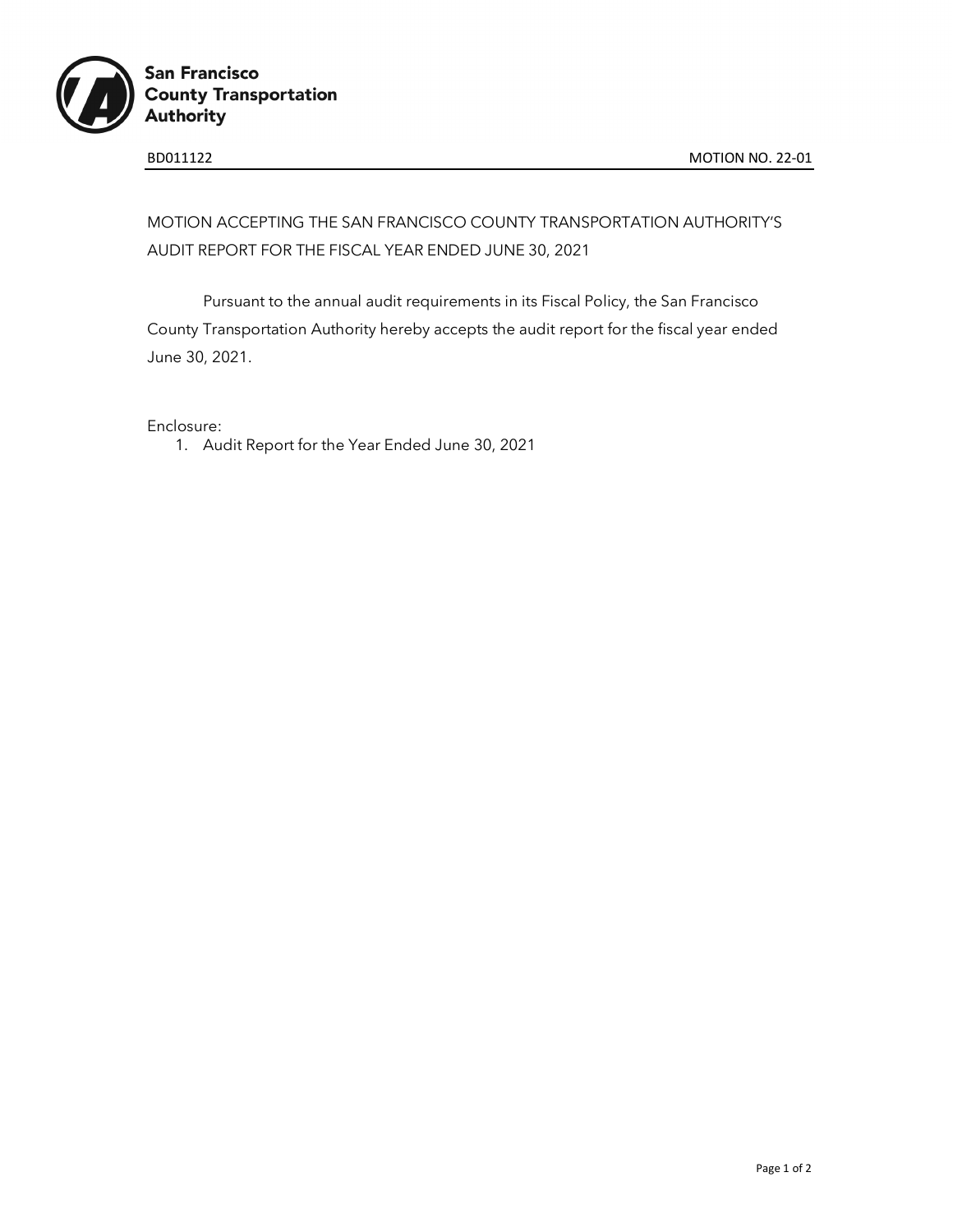

1455 Market Street, 22ND Floor, San Francisco, California 94103 415-522-4800 info@sfcta.org www.sfcta.org

# Memorandum

#### AGENDA ITEM 6

- DATE: December 30, 2021
- TO: Transportation Authority Board
- FROM: Cynthia Fong Deputy Director for Finance and Administration
- SUBJECT: 1/11/2022 Board Meeting: Accept the Audit Report for the Fiscal Year Ended June 30, 2021

# RECOMMENDATION □ Information ⊠ Action

Accept the audit report for the fiscal year ended June 30, 2021

# SUMMARY

The Transportation Authority's financial records are required to be audited annually by an independent, certified public accountant. The Annual Comprehensive Financial Reporting (Audit Report) for the year ended June 30, 2021, was conducted in accordance with generally accepted auditing standards by the independent, certified public accounting firm of Eide Bailly LLP. Since more than \$750,000 in federal grants were expended during the year, a single audit (compliance audit) was also performed on the I-80/Yerba Buena Island Interchange Improvement Project and Yerba Buena Bridge Structures and the Surface Transportation Program: Transportation Planning and Programming. The Transportation Authority received all unmodified audit opinions from Eide Bailly, with no findings or recommendations for improvements. A representative from Eide Bailly will present the audit report and answer any questions at the Board meeting.

☐ Fund Allocation

- ☐ Fund Programming
- ☐ Policy/Legislation
- ☐ Plan/Study
- ☐ Capital Project Oversight/Delivery
- ☒ Budget/Finance
- ☐ Contract/Agreement

\_\_\_\_\_\_\_\_\_\_\_\_\_\_\_\_\_\_\_

☐ Other:

# BACKGROUND

Under its Fiscal Policy (Resolution 21-57), the Transportation Authority's financial records are to be audited annually by an independent, certified public accounting firm. The audits for the fiscal year ended June 30, 2021, were conducted in accordance with generally accepted auditing standards, the standards applicable to financial audits contained in the Government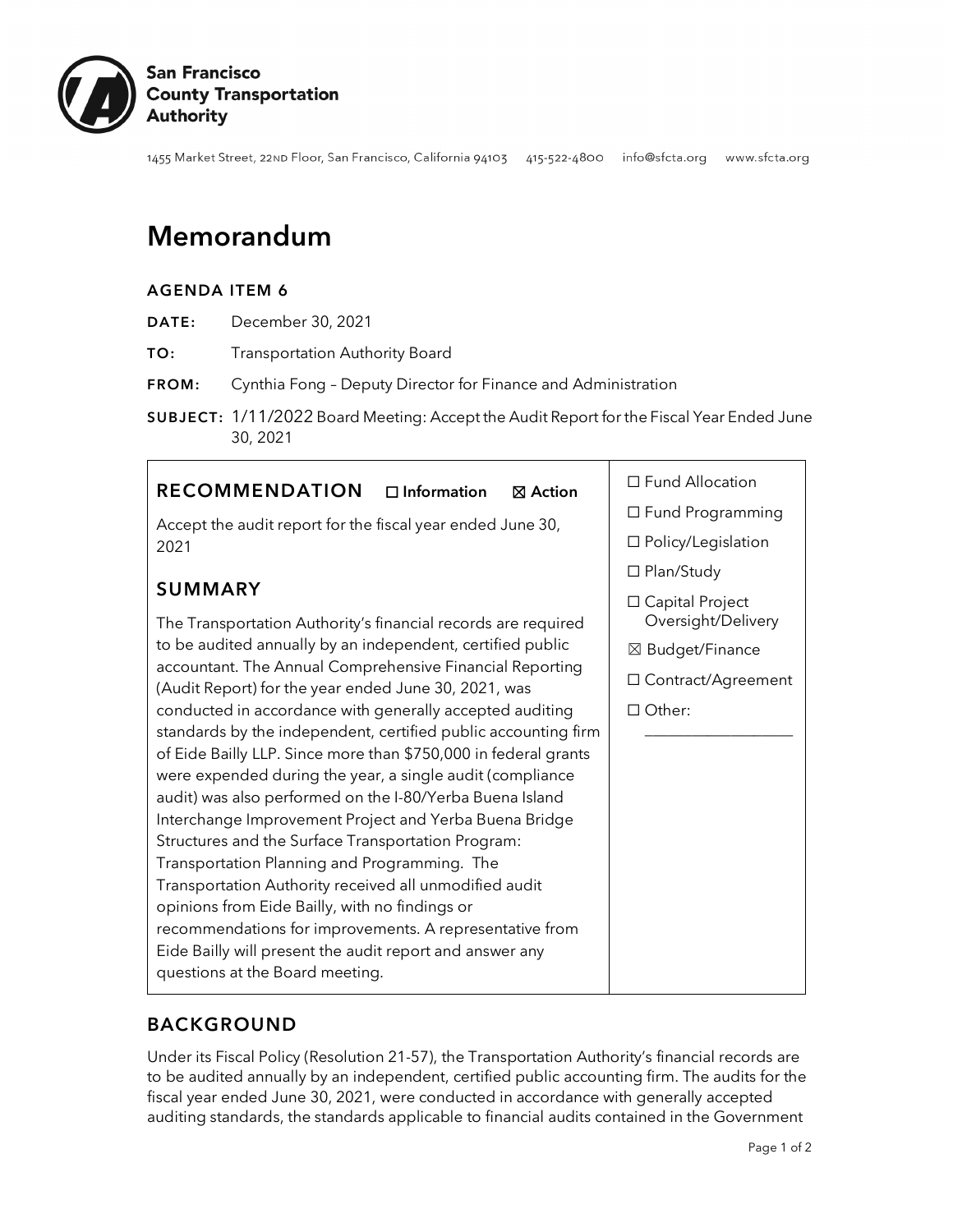

Agenda Item 6 Page 2 of 2

Auditing Standards, issued by the Comptroller General of the United States; and the audit requirements of Title 2 U.S. Code of Federal Regulations Part 200, Uniform Administrative Requirements, Cost Principles, and Audit Requirements for Federal Awards (Uniform Guidance). The Audit Report contains formal opinions, or disclaimers thereof, issued by an independent, certified public accounting firm as a result of an external audit performed on an agency. An unmodified audit opinion (also known as a clean opinion/unqualified opinion) is the best type of report an agency may receive from an external audit and represents that the agency complied with direct and material regulatory requirements or that the agency's financial condition, position, and operations in all material respects were fairly presented.

### DISCUSSION

The Audit Report includes an introductory section; the overall basic financial statements; a management discussion and analysis of our financial performance during that fiscal year; footnotes; required supplemental information; and other supplementary information, which include the results from the single audit of federal awards, statistical section, and compliance section.

We are pleased to note that Eide Bailly issued all unmodified opinions and had no findings or recommendations for improvements. We recognized all significant transactions in the financial statements in the proper period and received no adjustments to any estimates made in the financial statements. For the annual fiscal audit, Eide Bailly has issued an opinion stating that the financial statements present fairly, in all material respects, the financial position of our agency. Since more than \$750,000 in federal grants were expended during the year, a single audit was performed on the I-80/Yerba Buena Island Interchange Improvement Project and Yerba Buena Bridge Structures and the Surface Transportation Program: Transportation Planning and Programming. For the single audit, Eide Bailly has issued an opinion, stating that the Transportation Authority complied in all material respects with the compliance requirements that could have a direct and material effect on the federal funds audited. The full audit report and separate report containing other required communications to the Board are enclosed.

## FINANCIAL IMPACT

Expenditures did not exceed the amounts approved in the agency-wide amended Fiscal Year (FY) 2020/21 budget. Budgeted expenditures that were not expended in FY2020/21 will be included in the FY2021/22 mid-year amendment.

# CAC POSITION

This item will be agendized for the January 26, 2022 CAC meeting as an information item.

#### SUPPLEMENTAL MATERIALS

- Attachment 1 Separate Report Containing Other Required Communications to the Board
- Enclosure 1 Annual Comprehensive Financial Report for the Year Ended June 30, 2021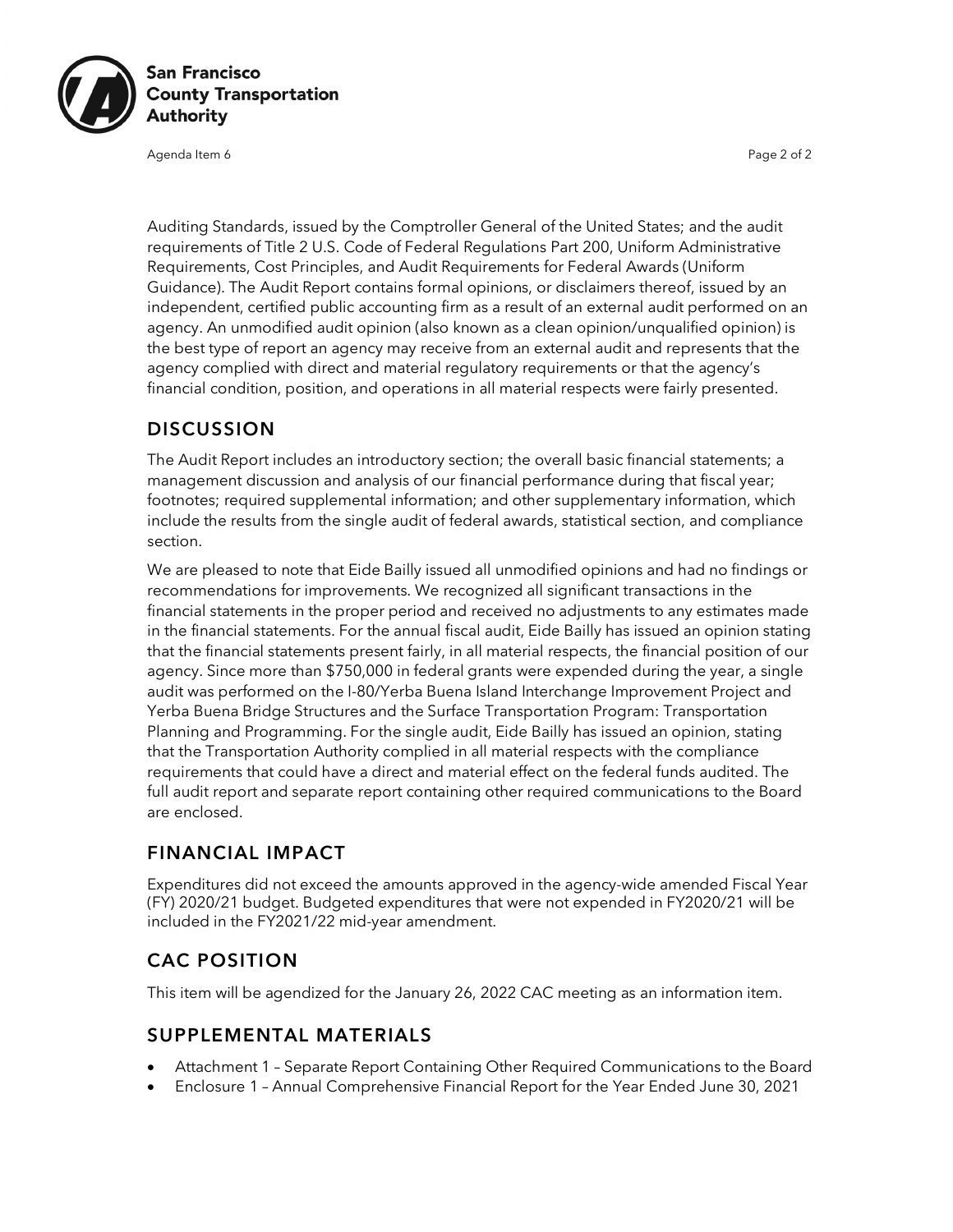

**CPAs & BUSINESS ADVISORS** 

December 21, 2021

To the Board of Commissioners of the San Francisco County Transportation Authority San Francisco, California

We have audited the financial statements of San Francisco County Transportation Authority (Transportation Authority) as of and for the year ended June 30, 2021*,* and have issued our report thereon dated December 21, 2021. Professional standards require that we advise you of the following matters relating to our audit.

#### **Our Responsibility in Relation to the Financial Statement Audit under Generally Accepted Auditing Standards and** *Government Auditing Standards* **and our Compliance Audit under the Uniform Guidance**

As communicated in our letter dated June 28, 2021, our responsibility, as described by professional standards, is to form and express an opinion about whether the financial statements that have been prepared by management with your oversight are presented fairly, in all material respects, in accordance with accounting principles generally accepted in the United States of America and to express an opinion on whether the Transportation Authority complied with the types of compliance requirements described in the *OMB Compliance Supplement* that could have a direct and material effect on each of the Transportation Authority major federal programs. Our audit of the financial statements and major program compliance does not relieve you or management of its respective responsibilities.

Our responsibility, as prescribed by professional standards, is to plan and perform our audit to obtain reasonable, rather than absolute, assurance about whether the financial statements are free of material misstatement. An audit of financial statements includes consideration of internal control over financial reporting as a basis for designing audit procedures that are appropriate in the circumstances, but not for the purpose of expressing an opinion on the effectiveness of the entity's internal control over financial reporting. Accordingly, as part of our audit, we considered the internal control of the Transportation Authority solely for the purpose of determining our audit procedures and not to provide any assurance concerning such internal control.

Our responsibility, as prescribed by professional standards as it relates to the audit of the Transportation Authority major federal program compliance, is to express an opinion on the compliance for each of the Transportation Authority's major federal programs based on our audit of the types of compliance requirements referred to above. An audit of major program compliance includes consideration of internal control over compliance with the types of compliance requirements referred to above as a basis for designing audit procedures that are appropriate in the circumstances and to test and report on internal control over compliance in accordance with the Uniform Guidance, but not for the purpose of expressing an opinion on the effectiveness of internal control over compliance. Accordingly, as a part of our major program compliance audit, we considered internal control over compliance for these purposes and not to provide any assurance on the effectiveness of the Transportation Authority's internal control over compliance.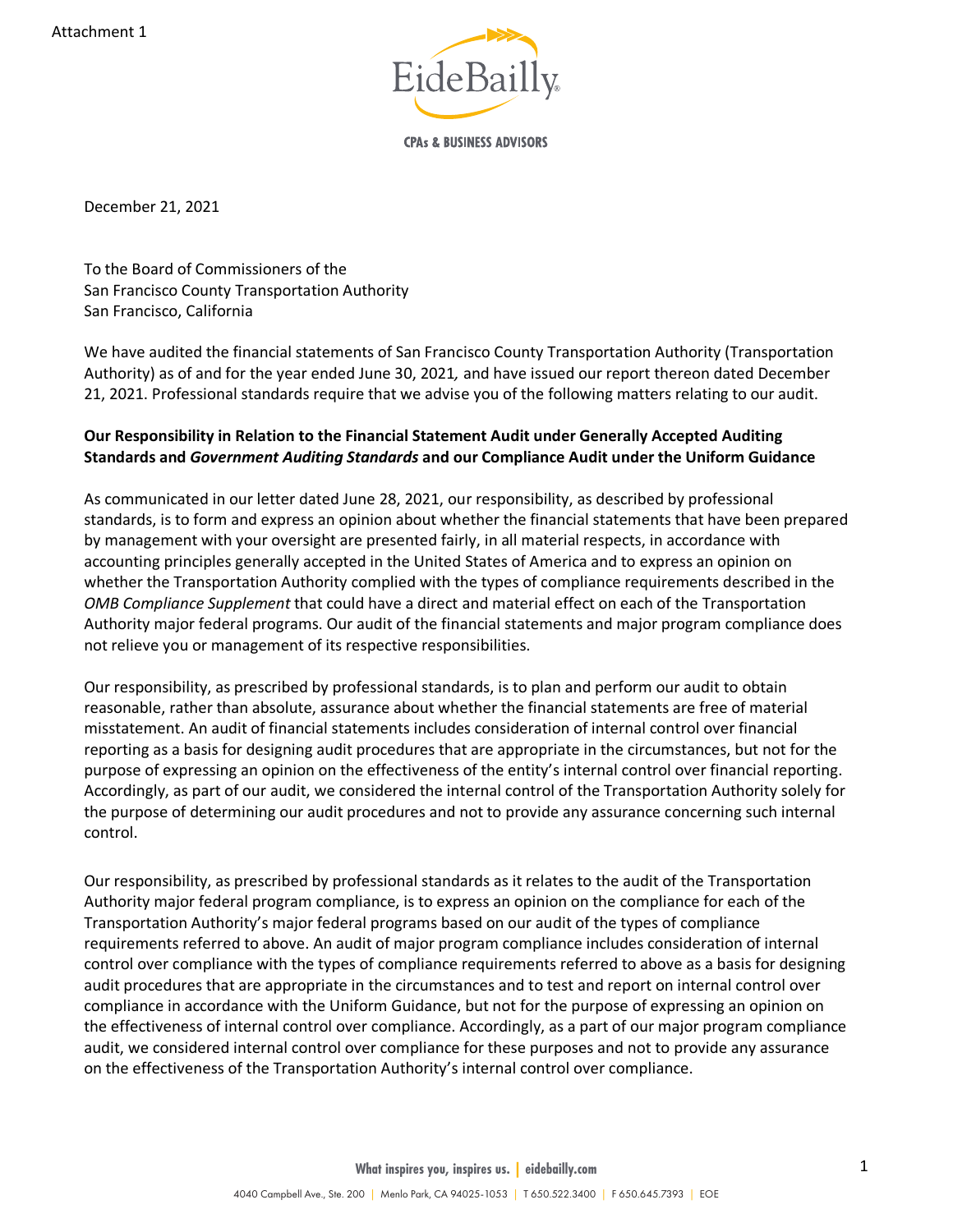We are also responsible for communicating significant matters related to the audit that are, in our professional judgment, relevant to your responsibilities in overseeing the financial reporting process. However, we are not required to design procedures for the purpose of identifying other matters to communicate to you.

We have provided our comments regarding internal controls during our audit in our Independent Auditor's Report on Internal Control over Financial Reporting and on Compliance and Other Matters Based on an Audit of Financial Statements Performed in Accordance with *Government Auditing Standards* dated December 21, 2021. We have also provided our comments regarding compliance with the types of compliance requirements referred to above and internal controls over compliance during our audit in our Independent Auditor's Report on Compliance with Each Major Federal Program and Report on Internal Control Over Compliance Required by the Uniform Guidance dated December 21, 2021.

#### **Planned Scope and Timing of the Audit**

We conducted our audit consistent with the planned scope and timing we previously communicated to you.

#### **Compliance with All Ethics Requirements Regarding Independence**

The engagement team, others in our firm, as appropriate, our firm, and other firms utilized in the engagement, if applicable, have complied with all relevant ethical requirements regarding independence.

#### **Significant Risks Identified**

We have identified a significant risk involving the entity's revenue recognition of sales tax revenues and grant reimbursements because year-end accruals require more complexity to ensure they are recorded in the correct fiscal period.

#### **Qualitative Aspects of the Entity's Significant Accounting Practices**

#### *Significant Accounting Policies*

Management has the responsibility to select and use appropriate accounting policies. A summary of the significant accounting policies adopted by the Transportation Authority is included in Note 2 to the financial statements. There have been no initial selection of accounting policies and no changes in significant accounting policies or their application during the year. No matters have come to our attention that would require us, under professional standards, to inform you about (1) the methods used to account for significant unusual transactions and (2) the effect of significant accounting policies in controversial or emerging areas for which there is a lack of authoritative guidance or consensus.

#### *Significant Accounting Estimates*

Accounting estimates are an integral part of the financial statements prepared by management and are based on management's current judgments. Those judgments are normally based on knowledge and experience about past and current events and assumptions about future events. Certain accounting estimates are particularly sensitive because of their significance to the financial statements and because of the possibility that future events affecting them may differ markedly from management's current judgments.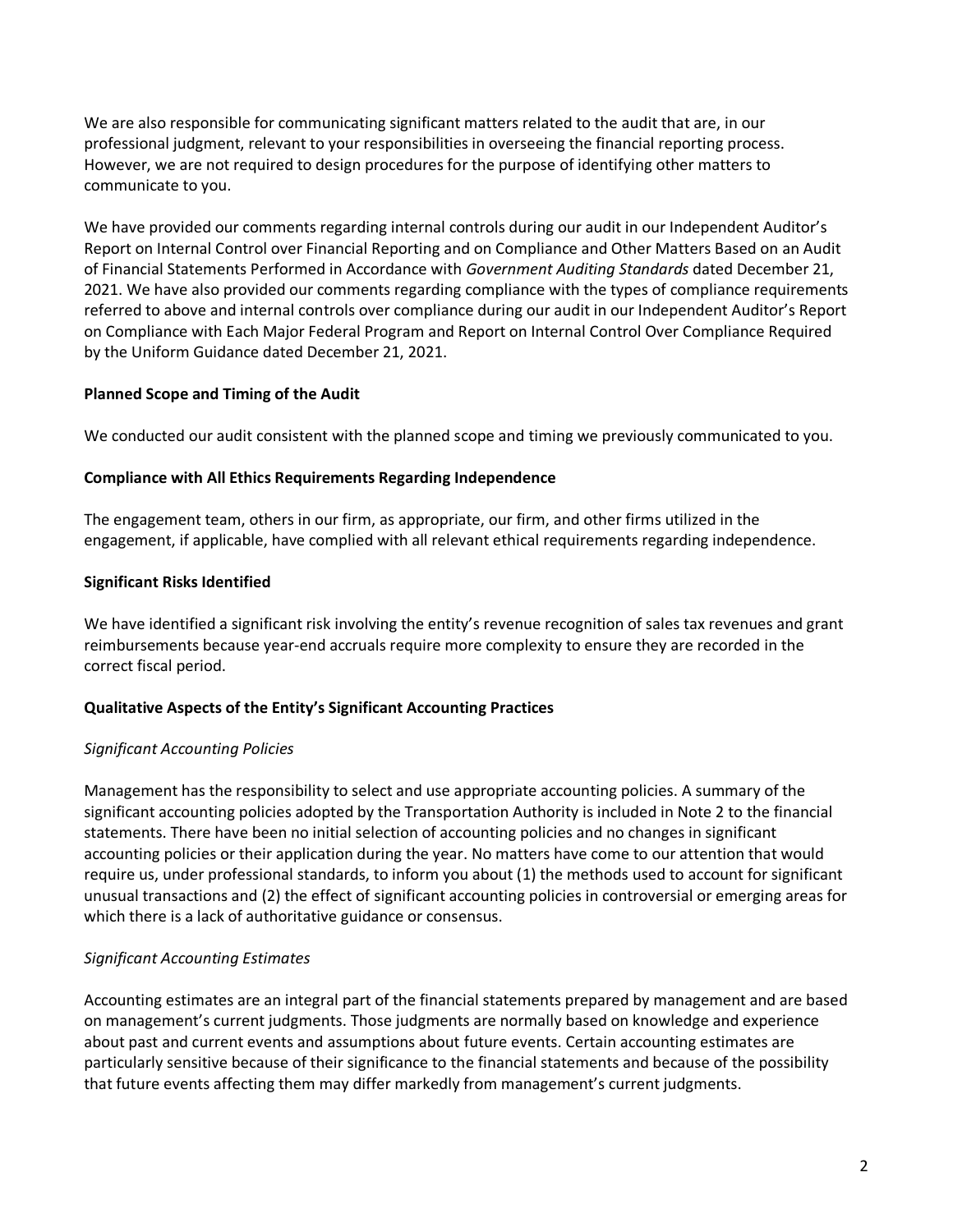The most sensitive accounting estimate affecting the financial statements is the Transportation Authority's pension liability and related deferrals*.*

Management's estimate of the pension liability and related deferrals is based on actuarial valuations performed by CalPERS. We evaluated the key factors and assumptions used to develop the liabilities and deferrals and determined that it is reasonable in relation to the basic financial statements taken as a whole.

#### *Financial Statement Disclosures*

Certain financial statement disclosures involve significant judgment and are particularly sensitive because of their significance to financial statement users. The most sensitive disclosure affecting Transportation Authority's financial statements relate to the net pension liability at Note 8 to the financial statements.

#### **Significant Difficulties Encountered during the Audit**

We encountered no significant difficulties in dealing with management relating to the performance of the audit.

#### **Uncorrected and Corrected Misstatements**

For purposes of this communication, professional standards require us to accumulate all known and likely misstatements identified during the audit, other than those that we believe are trivial, and communicate them to the appropriate level of management. Further, professional standards require us to also communicate the effect of uncorrected misstatements related to prior periods on the relevant classes of transactions, account balances or disclosures, and the financial statements as a whole. There were no uncorrected or corrected missstatements identified as a result of our audit procedures.

#### **Disagreements with Management**

For purposes of this letter, professional standards define a disagreement with management as a matter, whether or not resolved to our satisfaction, concerning a financial accounting, reporting, or auditing matter, which could be significant to the financial statements or the auditor's report. No such disagreements arose during the course of the audit.

#### **Circumstances that Affect the Form and Content of the Auditor's Report**

For purposes of this letter, professional standards require that we communicate any circumstances that affect the form and content of our auditor's report.

#### **Representations Requested from Management**

We have requested certain written representations from management which are included in the management representation letter dated December 21, 2021.

#### **Management's Consultations with Other Accountants**

In some cases, management may decide to consult with other accountants about auditing and accounting matters. Management informed us that, and to our knowledge, there were no consultations with other accountants regarding auditing and accounting matters.